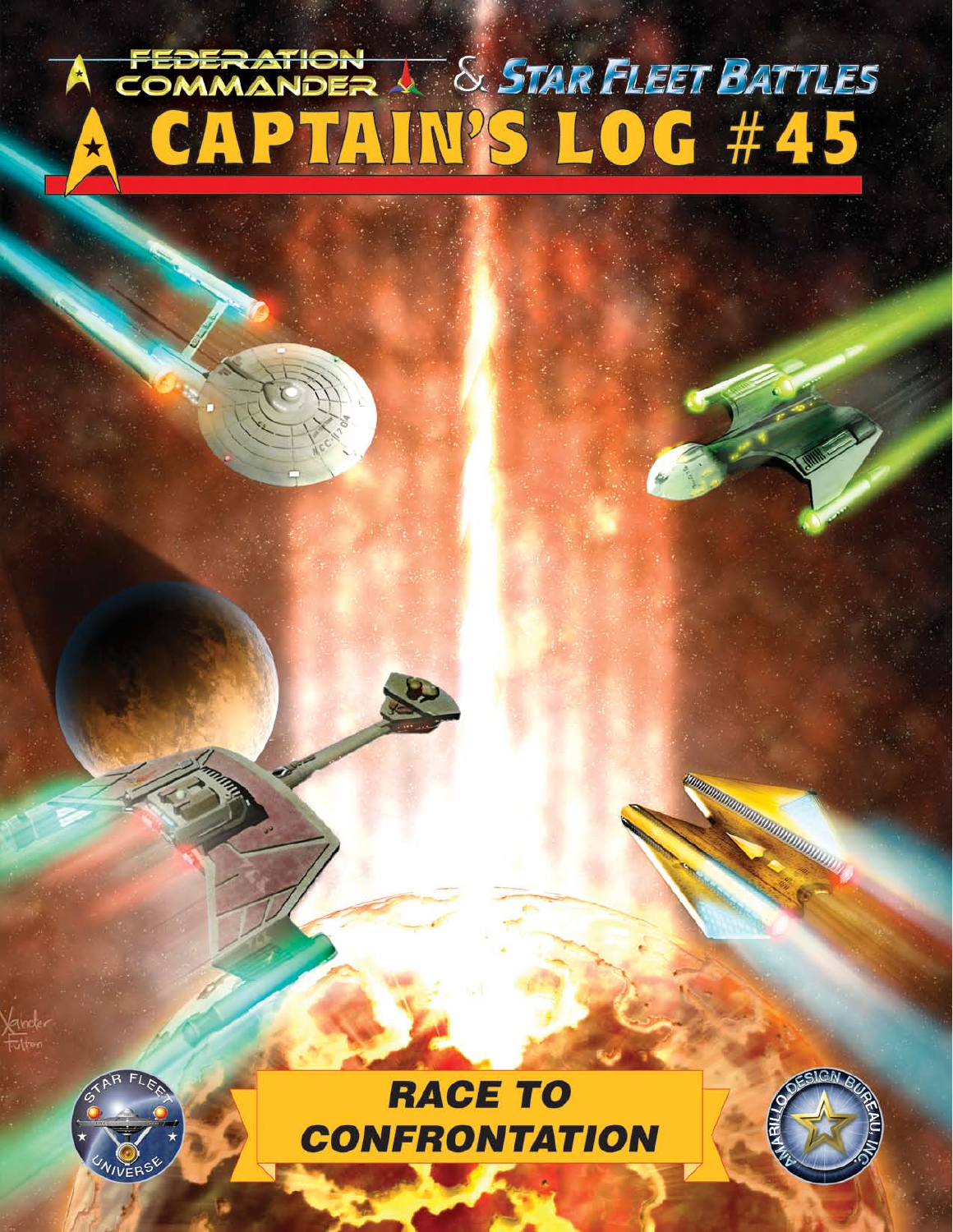## **STAR FLEET UNIVERSE CAPTAIN'S LOG #45**

on the way to this issue.

Actualy, a lot has happened, most of it good, but a lot of things took longer. *Marines* took a lot longer to finish as we had to start over once we knew the playtesting had not found key problems. Dealing with our partners at Mongoose took up a lot of our time. Steve Cole suffered a painful injury that laid him up for weeks and slowed him down for months. *Tribbles vs. Klingons* appeared on our radar but its exotic new production methods took more time than expected just to figure out. Jean stopped by for her first summer visit, and we spent two weeks working on her epic *Traveller Prime Directive* book. Without the deadline of Origins, we just kept working without any real focus and ended up with a lot of projects that were only partly complete. But that's all over and we're back at warp speed now.

#### **CAPTAIN'S LOG STAFF**

| Publisher  Stephen V. Cole, PE            |  |
|-------------------------------------------|--|
| Managing Editor  Steven P. Petrick        |  |
| Business Manager  Leanna M. Cole          |  |
| Customer Service Director  Michael Sparks |  |
|                                           |  |
| Director of Proofreading  Jean Sexton     |  |
| Star Fleet StaffJohn D. Berg, Chuck       |  |

Strong, Gary Plana, Scott Moellmer, Mike Filsinger, Mike West, John Sickels, Scott Tenhoff, Paul Franz, Tony L. Thomas, Frank Brooks, Mike Curtis, Ryan Opel, Thomas Mathews, James Goodrich, Andy Vancil.

| Security Staff  Ramses, Isis                |  |
|---------------------------------------------|--|
| Cover Art  Xander Fulton, Sandrine Thirache |  |
|                                             |  |

#### **PUBLISHER'S INFORMATION**

*Captain's Log #45* was created and published by Amarillo Design Bureau, Inc., P.O. Box 8759, Amarillo, TX 79114. Contact ADB, Inc. to order spare parts (or to obtain a list), replacement of defective or missing parts, or anything relating to Star Fleet products. Include a stamped self-addressed envelope. *Captain's Log #45* is copyright © 2012 Amarillo Design Bureau, Inc.; all rights are reserved under the Pan-American, International, and Berne Copyright Conventions.

All rules questions and submissions of new material should be sent to ADB, Inc., Post Office Box 8759, Amarillo, TX 79114. Include a stamped self-addressed envelope if you wish a reply. Unsolicited submissions are accepted only under the standard terms found in *SFB Advanced Missions* and become the property of ADB, Inc. on receipt; but authors are compensated if the item is published. Others should inquire by letter.

No materials based on, for use with, or incorporating elements of any *Star Fleet Universe* products may be published without permission of ADB, Inc.

**Elements of the Star Fleet Universe are the property of Paramount Pictures Corporation and are used with their permission. www.StarFleetGames.com**

## **TABLE OF CONTENTS**

## HICTORY

| HISTORY                                                   |  |
|-----------------------------------------------------------|--|
|                                                           |  |
|                                                           |  |
|                                                           |  |
|                                                           |  |
|                                                           |  |
|                                                           |  |
| <b>COMMUNICATIONS</b>                                     |  |
|                                                           |  |
|                                                           |  |
|                                                           |  |
|                                                           |  |
|                                                           |  |
|                                                           |  |
|                                                           |  |
|                                                           |  |
|                                                           |  |
| FEDERATION COMMANDER                                      |  |
|                                                           |  |
|                                                           |  |
|                                                           |  |
|                                                           |  |
| Drone Tactics: Attack and Defense by Patrick J. Doyle  42 |  |
|                                                           |  |
|                                                           |  |
| <b>SFB SCENARIOS</b>                                      |  |
|                                                           |  |
| <b>SFB DATABASE</b>                                       |  |
|                                                           |  |
|                                                           |  |
|                                                           |  |
|                                                           |  |
|                                                           |  |
|                                                           |  |
|                                                           |  |
|                                                           |  |
|                                                           |  |
| SFB TACTICS                                               |  |
|                                                           |  |
|                                                           |  |
|                                                           |  |
|                                                           |  |
| STAR FLEET VENUES                                         |  |
|                                                           |  |
|                                                           |  |
|                                                           |  |
|                                                           |  |
| Star Fleet Battle Force: New Cards by Joel Shutts  101    |  |
|                                                           |  |
|                                                           |  |
|                                                           |  |
|                                                           |  |
|                                                           |  |
|                                                           |  |
|                                                           |  |
| <b>FEDERATION &amp; EMPIRE</b>                            |  |
|                                                           |  |
|                                                           |  |
|                                                           |  |
|                                                           |  |
|                                                           |  |
|                                                           |  |
|                                                           |  |
| SHIPYARD                                                  |  |
|                                                           |  |
|                                                           |  |
|                                                           |  |
|                                                           |  |
|                                                           |  |
|                                                           |  |